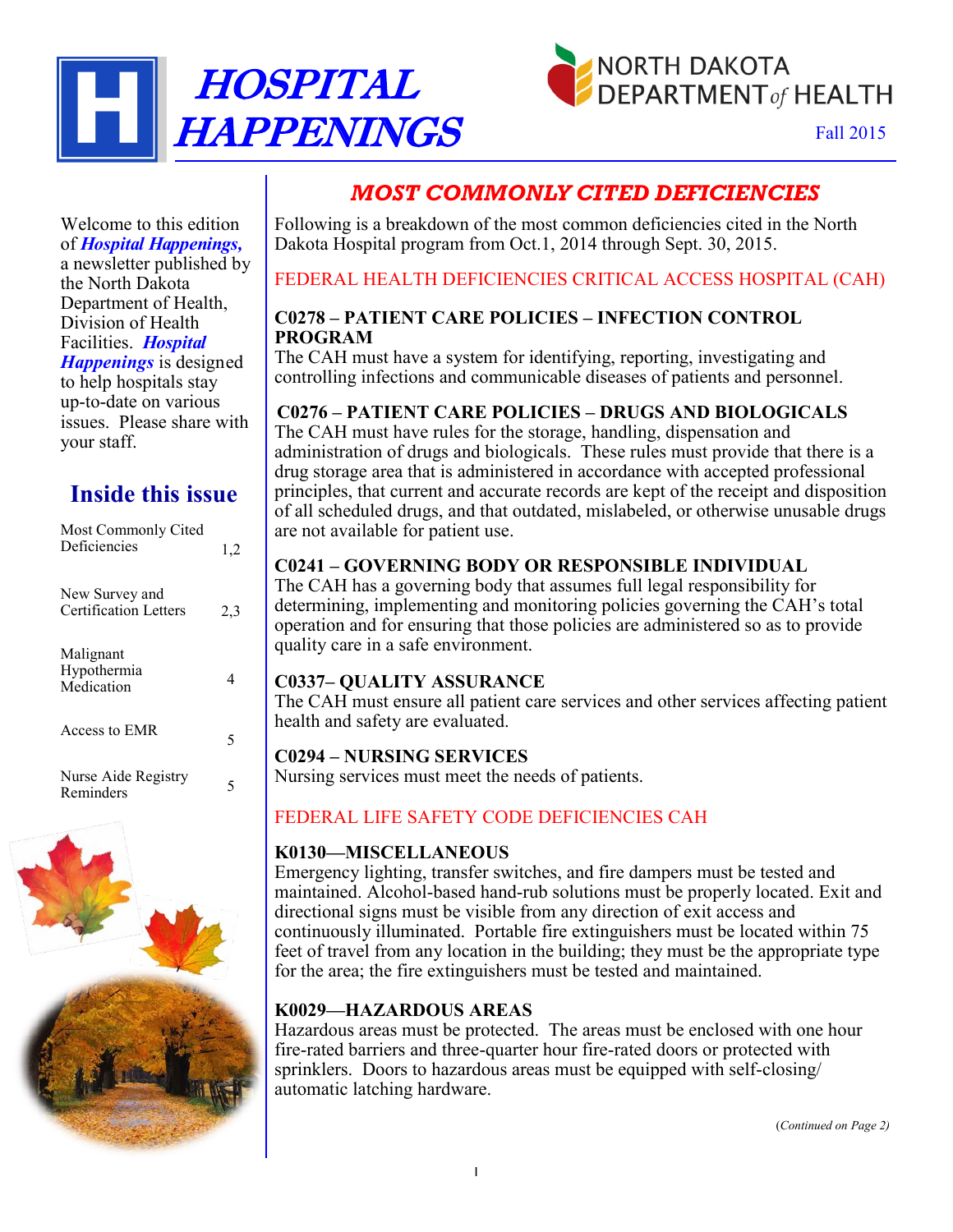

HOSPITAL HAPPENINGS

## **K0144—ELECTRICAL WIRING AND ELECTRICAL EQUIPMENT**

A remote manual stop for the generator must be provided. The generator must be tested at established frequencies. Emergency lighting must be tested. Generator batteries must be checked weekly.

## **K0052—MANUAL FIRE ALARM SYSTEM**

The fire alarm system must be maintained, tested and inspected. Fire alarm system batteries must be load tested semiannually.

## **K0062—MAINTENANCE OF AUTOMATIC FIRE SPRINKLER SYSTEMS**

Automatic sprinkler systems must be maintained, inspected and tested periodically to ensure reliable operating condition. The backflow preventer must be tested annually. Sprinkler system gauges must be replaced or calibrated every five years.

## **K0056—INSTALLATION OF AUTOMATIC FIRE SPRINKLER SYSTEMS**

All portions of the building must be adequately covered by the automatic fire sprinkler system.

## **K0038—MEANS OF EGRESS**

Door locking hardware must comply with delayed-egress hardware requirements. Doors swinging into the corridor cannot project more than seven inches from the wall when fully open.

## *NEW SURVEY AND CERTIFICATION LETTERS*

The Centers for Medicare and Medicaid Services (CMS) transmits memoranda, guidance, clarifications and instructions to state survey agencies and CMS regional offices through use of survey and certification (S&C) letters. Below is a list of the new S&C letters affecting hospitals since Dec. 2013. The S&C letters are available at: [www.cms.hhs.gov/SurveyCertificationGenInfo/PMSR/list.asp#TopOfPage.](http://www.cms.hhs.gov/SurveyCertificationGenInfo/PMSR/list.asp#TopOfPage)

**S&C 14-06** Emergency Medical Treatment and Labor Act (EMTALA) Requirements and Conflicting Payor Requirements or Collection Practices. 12/13/2013.

**S&C 14-07** Hospital Equipment Maintenance Requirements. 12/20/2013.

**S&C 14-12** Survey and Certification Emergency Preparedness Checklist Revision. 02/28/2014.

**S&C 14-15** Requirements for Hospital Medication Administration, Particularly Intravenous (IV) Medications and Post-Operative Care of Patients Receiving IV Opioids. 3/14/2014.

**S&C 14-24** State Operations Manual Chapters 1, 2, and 3 Selected Updates. 05/02/2014.

**S&C 14-26** Long-term Care Hospital Moratorium Preliminary Instructions. 05/09/2014.

**S&C 14-27** Hospital Restraint/Seclusion Deaths to be Reported Using the CMS Form-10455, Report of a Hospital Death Associated with Restraint or Seclusion. 05/09/2014.

**S&C 14-31** Provision of Electronic Health Record Navigators during Hospital and Critical Access Hospital Surveys. 05/06/2014.

**S&C 14-33** Final Rule—Promoting Program Efficiency, Transparency, and Burden Reduction. 05/20/2014.

**S&C 14-35** Update of State Operations Manual Chapter 5, Triaging Complaints and Referral of Complainants to Accrediting Organizations. 05/20/2014.

**S&C 14-36** Infection Control Breaches which Warrant Referral to Pubic Health Authorities. 05/30/2014.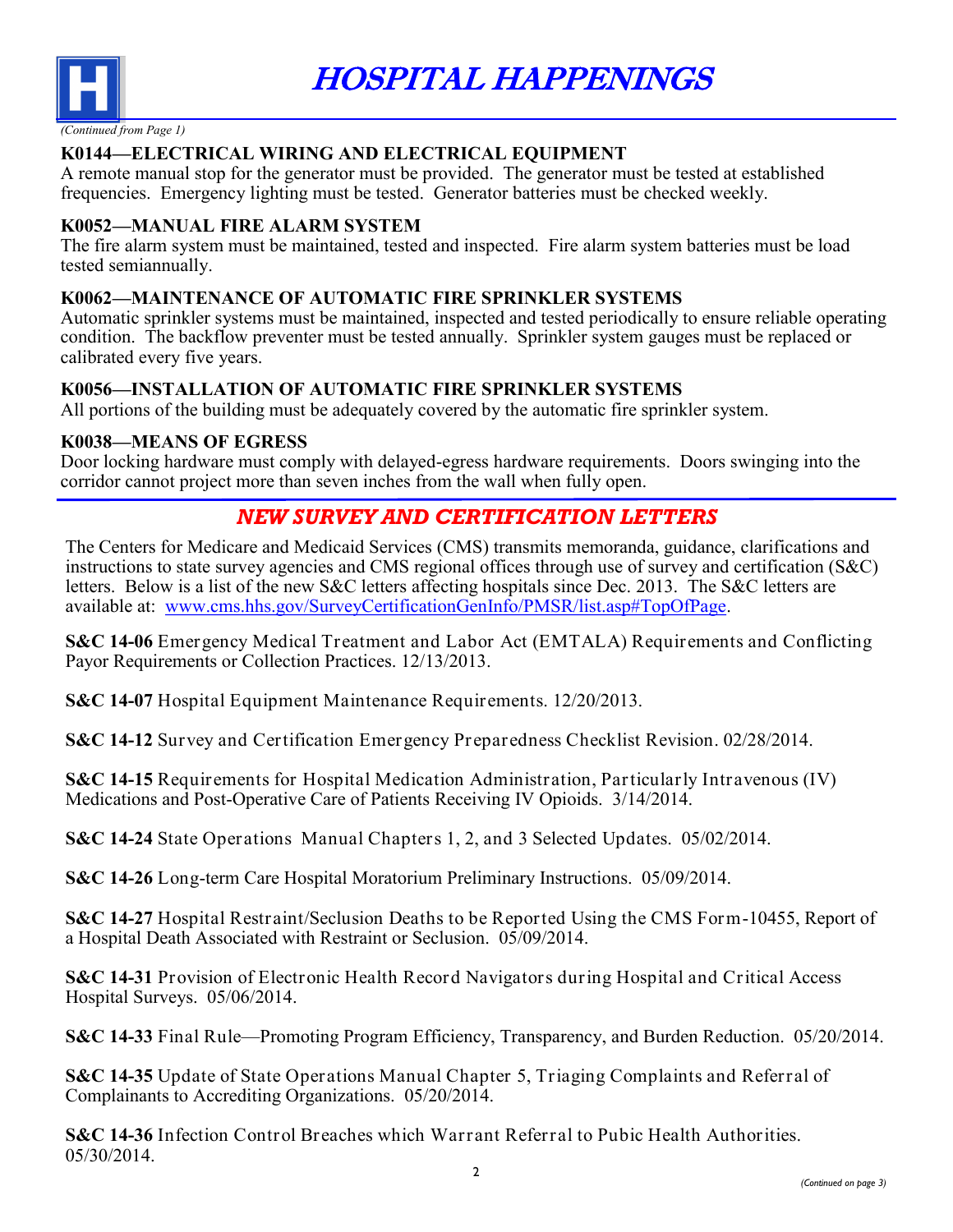

HOSPITAL HAPPENINGS

*(Continued from page 2)*

**S&C 14-41** Critical Access Hospital Equipment Maintenance Requirements. 08/08/2014.

**S&C 14-44** Change in Terminology and Update of Survey and Certification Memorandum 09-55 Regarding Immediate Use Steam Sterilization in Surgical Settings. 08/29/2014.

**S&C 14-45** Revised Guidance Related to New and Revised Hospital Governing Body and Medical Staff Regulations. 09/15/2014.

**S&C 14-46** Categorical Waiver for PowerStrips Use in Patient Care Areas. 09/26/2014.

**S&C 15-02** Information for Hospitals and Critical Access Hospitals Concerning Possible Ebola Virus Disease. 10/10/2014.

**S&C 15-03** Implementing the New Moratorium on Establishment of New Long-Term Care Hospitals (LTCH) or New LTCH Satellites, or Increases in LTCH Beds. 10/10/2014.

**S&C 15-10** EMTALA Requirements and Implications Related to Ebola Virus Disease. 11/24/2014.

**S&C 15-12** Public Release of Three Hospital Surveyor Worksheets. 11/26/2014.

**S&C 15-13** Clarification of Terms Implicating the Spousal Relationships in Regulations and Guidance for Medicare and Medicaid Certified Providers and Suppliers. 12/12/2014.

**S&C 15-19** Revised State Operations Manual Appendix W, Critical Access Hospitals. 01/16/2015.

**S&C 15-22** Revised Guidance Related to New and Revised Regulations for Hospitals, Ambulatory Surgical Centers, Rural Health Clinics, and Federally Qualified Health Centers. 01/30/2015.

**S&C 15-24** EMTALA and Ebola Virus Disease – Questions and Answers. 02/13/2015.

**S&C 15-27** Potential Adverse Impact of Lower Relative Humidity in Operating Rooms. 02/20/2015.

**S&C 15-30** Administrative Changes for two CMS Approved Accrediting Organizations. 02/27/2015.

**S&C 15-32** Alert Related to Outbreaks of Carbapenem-Resistant Enterobacteriaceae (CRE) during gastrointestinal endoscopy, particularly endoscopic retrograde cholangiopancreatography (ERCP).  $04/03/2015$ .

**S&C 15-36** New Instructions for Providers Filing an Appeal with the Departmental Appeals Board. 04/24/2015.

**S&C 15-38** Revised Hospital Radiologic and Nuclear Medicine Services Interpretive Guidelines – State Operations Manual Appendix A. 05/15/2015.

**S&C 15-45** Clarification of Critical Access Hospital Rural Status, Location and Distance Requirements. 06/26/2015.

**S&C 16-01** Revised Hospital Guidance for Pharmaceutical Services and Expanded Guidance Related to Compounding of Medications. 10/30/2015.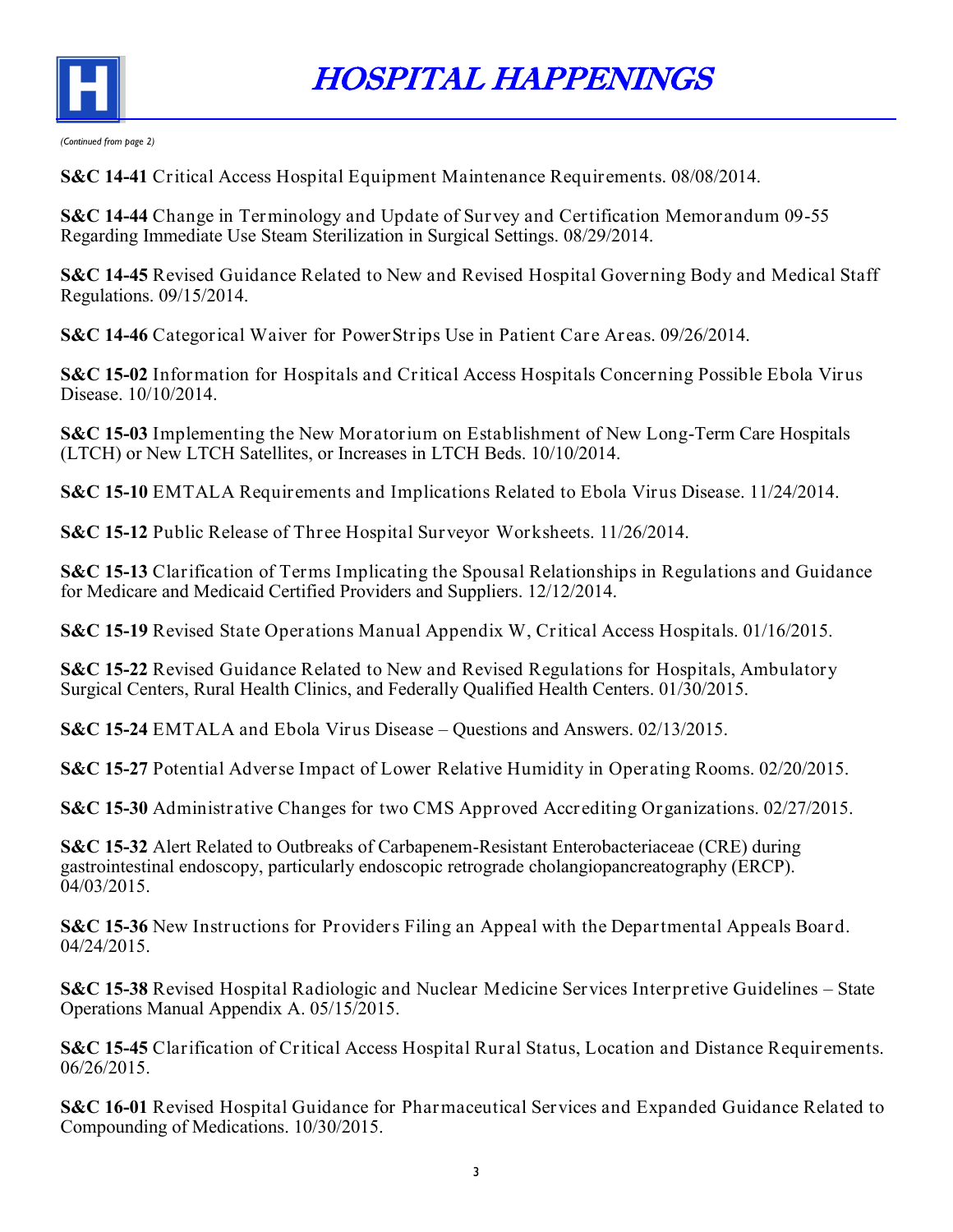

## *MALIGNANT HYPOTHERMIA MEDICATION* by Joann O'Hare

Hospitals are required to maintain medication in accordance with accepted professional principles. This includes medication for treatment of malignant hypothermia (MH).

The website of the Malignant Hyperthermia, 2015 Association of the United States (MHAUS) states, "\*WHO SHOULD STOCK DANTROLENE AND HOW MUCH? All facilities, including ambulatory surgery centers and offices, where MH triggering anesthetics (isflurane, desflurane, enflurane, sevoflurane, methoxyflurane, halothane and succinylcholine) are administered, should stock a minimum of 36 vials of dantrolene. . . . \*ARE THERE ANY ADVANTAGES IN SHARING A SUPPLY OF DANTROLENE? No. Minutes count in an MH emergency. The Professional Advisory Council of MHAUS strongly recommends that an adequate supply of dantrolene be available wherever general anesthesia is administered. Responsibility for treatment rests with the facility where the surgery is performed. Sharing is not a good alternative."

The 2012 Intravenous Medications: A Handbook for Nurses and Health Professionals,  $28<sup>th</sup>$  Edition states,



". . . **emergency** dose: 1 milligram/ kilogram (mg/kg) of body weight as an initial dose. Repeat as necessary until symptoms subside or a cumulative dose of 10 mg/kg is reached. Entire regimen may be repeated if symptoms reappear. Dose

required depends on degree of susceptibility to malignant hyperthermia, length of time of exposure to triggering agent, and time lapse between onset of crisis and beginning of treatment . . . RATE OF ADMINISTRATION: . . . **emergency dose**: Each single dose should be given by rapid continuous IV push. Follow immediately with subsequent doses as indicated. **Follow-up dose**: Each single dose over 2 to 3 minutes.  $\ldots$ ."

The MHAUS 2008 article titled "Past, Present and Future of Dantrolene" by Dr. Henry Rosenberg MD, CPE states, " . . . However, intravenous dantrolene is a difficult drug to get into solution. The compound comes as a freeze dried powder to which sterile water must be added. Furthermore, the drug is packaged in

20 mg vials only. For the average person, at least nine vials must be reconstituted and injected. P&G and their advisors then felt that in order to make sure an adequate amount of the drug was available for treatment of MH, 36 vials should be purchased, no less. This created problems for some . . . However, no one could deny that without dantrolene the likelihood of dying from MH was over 50%, but with its use, less than 5%. So, the company and MHAUS, which was created in 1981, began to urge that all hospitals, ambulatory centers and office surgery suites using the MH trigger agents have a full supply of dantrolene available. There must be thousands of patients whose lives were saved by this drug over the  $years. . . ."$ 

Each vial of dantrolene delivers 20 mg after reconstituted with 60 milliliters of sterile water without a bacteriostatic agent. If a 70 kg (154 pound) person develops MH, the initial dose would be 70 mg or 3.5 vials of dantrolene. If the dantrolene were administered every five minutes, 21 vials of dantrolene would be required in the first 30 minutes. Since patient weight and severity of the MH varies, the dosage could be more or less.

Hospitals are required to have the appropriate dosage available at their facility.